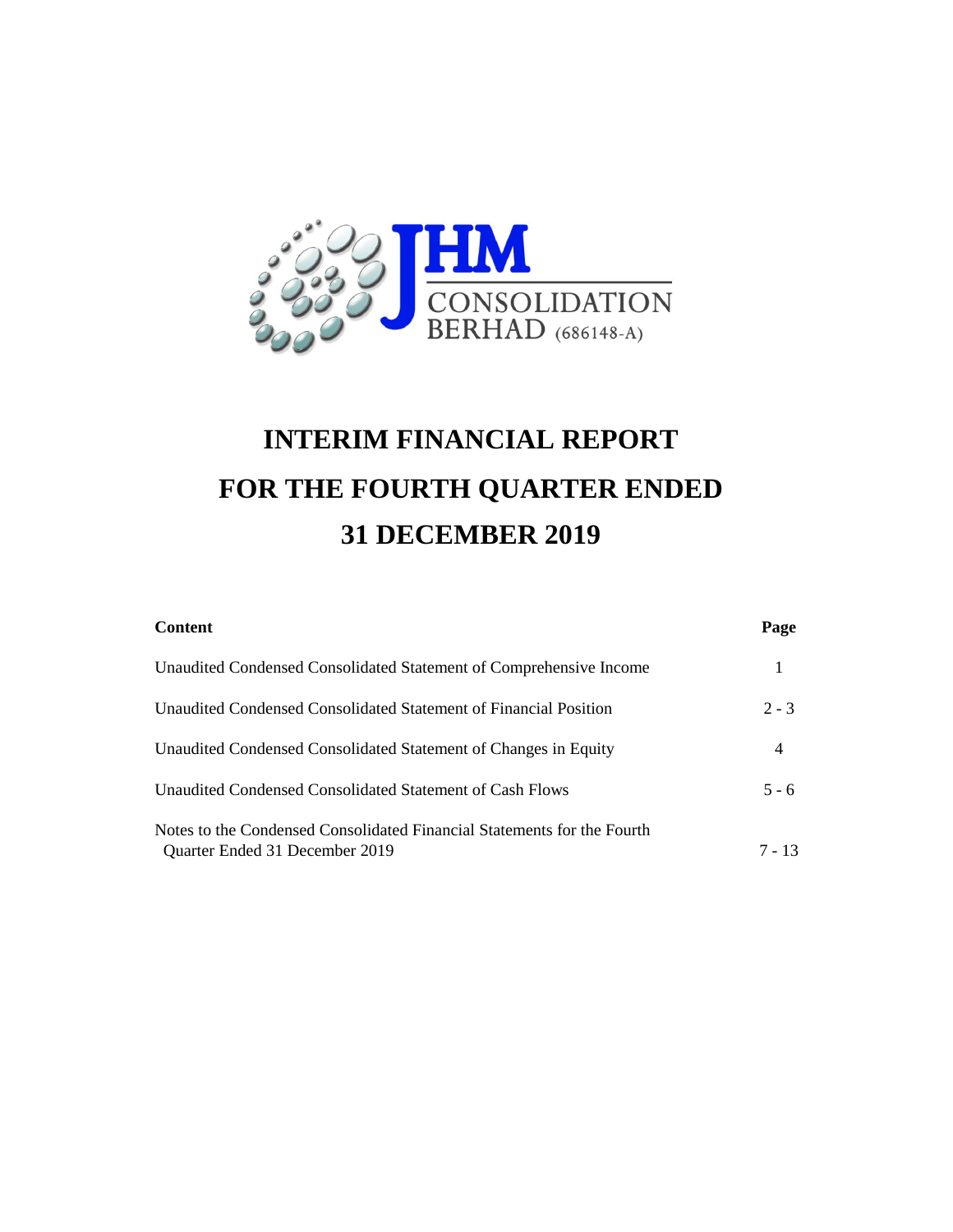# **FOR THE FOURTH QUARTER ENDED 31 DECEMBER 2019 CONDENSED CONSOLIDATED STATEMENT OF COMPREHENSIVE INCOME UNAUDITED INTERIM FINANCIAL REPORT**

|                                                                                | (Unaudited)                                            | <b>Individual Ouarter</b><br>(Unaudited)<br><b>Preceding Year</b> | (Unaudited)                                                        | <b>Cumulative Quarter</b><br>(Unaudited)<br><b>Preceding Year</b> |
|--------------------------------------------------------------------------------|--------------------------------------------------------|-------------------------------------------------------------------|--------------------------------------------------------------------|-------------------------------------------------------------------|
|                                                                                | <b>Current</b><br>Quarter<br>31.12.19<br><b>RM'000</b> | Corresponding<br>Quarter<br>31.12.18<br><b>RM'000</b>             | <b>Current Year</b><br><b>To Date</b><br>31.12.19<br><b>RM'000</b> | Corresponding<br><b>Period</b><br>31.12.18<br><b>RM'000</b>       |
| Revenue                                                                        | 69,893                                                 | 74,168                                                            | 256,792                                                            | 264,715                                                           |
| Cost of sales                                                                  | (51,769)                                               | (56, 860)                                                         | (195, 802)                                                         | (204, 044)                                                        |
| Gross profit                                                                   | 18,124                                                 | 17,308                                                            | 60,990                                                             | 60,671                                                            |
| Other operating income                                                         | 734                                                    | 4,470                                                             | 3,132                                                              | 5,622                                                             |
| Administrative expenses                                                        | (7, 483)                                               | (9,982)                                                           | (22, 335)                                                          | (23, 130)                                                         |
| Operating profit                                                               | 11,375                                                 | 11,796                                                            | 41,787                                                             | 43,163                                                            |
| Finance costs                                                                  | (627)                                                  | (456)                                                             | (2,137)                                                            | (1,273)                                                           |
| Profit before tax                                                              | 10,748                                                 | 11,340                                                            | 39,650                                                             | 41,890                                                            |
| Tax expenses                                                                   | (3,014)                                                | 412                                                               | (9,184)                                                            | (6,492)                                                           |
| Total comprehensive income for the period                                      | 7,734                                                  | 11,752                                                            | 30,466                                                             | 35,398                                                            |
| Profit attributable to:<br>-Owners of the parent<br>-Non-controlling interests | 7,734                                                  | 11,750<br>2                                                       | 30,466                                                             | 35,507<br>(109)                                                   |
|                                                                                | 7,734                                                  | 11,752                                                            | 30,466                                                             | 35,398                                                            |
| Earnings per share attributable to<br>owners of the parent (sen):              |                                                        |                                                                   |                                                                    |                                                                   |
| - Basic                                                                        | 1.39                                                   | 2.11                                                              | 5.46                                                               | 6.84                                                              |

## **Notes:**

The Condensed Consolidated Statement of Comprehensive Income should be read in conjunction with the Group's audited financial statements for the financial year ended 31 December 2018 and the accompanying explanatory notes attached to this report.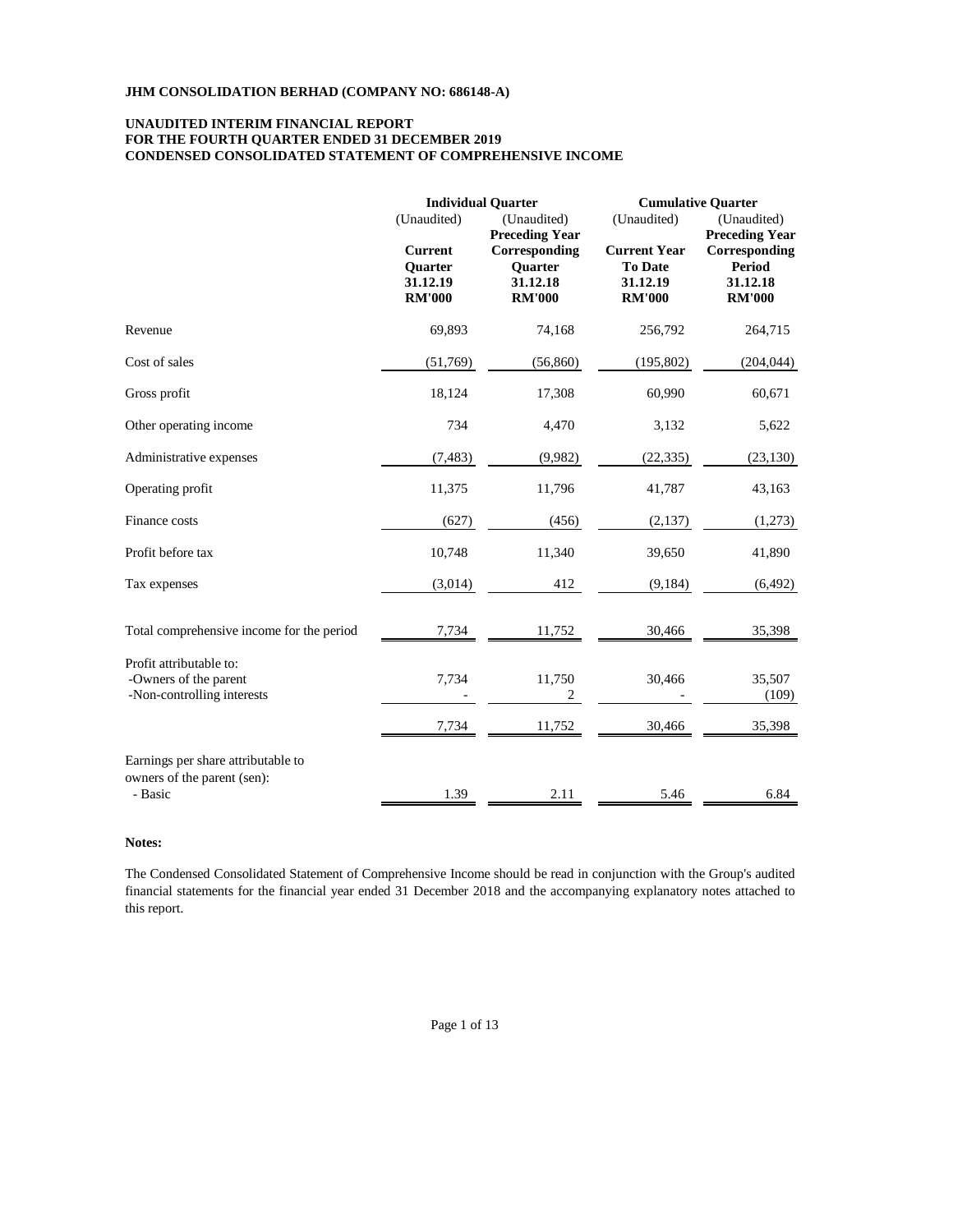# **CONDENSED CONSOLIDATED STATEMENT OF FINANCIAL POSITION UNAUDITED INTERIM FINANCIAL REPORT FOR THE FOURTH QUARTER ENDED 31 DECEMBER 2019**

|                                                  |    | (Unaudited)<br>At End<br>of Current<br><b>Year to Date</b><br>31.12.19<br><b>RM'000</b> | (Audited)<br>At End<br>of Preceding<br><b>Financial Year</b><br>31.12.18<br><b>RM'000</b> |
|--------------------------------------------------|----|-----------------------------------------------------------------------------------------|-------------------------------------------------------------------------------------------|
| <b>ASSETS</b>                                    |    |                                                                                         |                                                                                           |
| <b>Non-current assets</b>                        |    |                                                                                         |                                                                                           |
| Property, plant and equipment                    |    | 88,441                                                                                  | 69,195                                                                                    |
| Right-of-use assets                              | 16 | 2,819                                                                                   |                                                                                           |
| Goodwill on Consolidation                        |    | 21,532                                                                                  | 21,532                                                                                    |
|                                                  |    | 112,792                                                                                 | 90,727                                                                                    |
| <b>Current assets</b>                            |    |                                                                                         |                                                                                           |
| Inventories                                      |    | 31,239                                                                                  | 27,430                                                                                    |
| Trade receivables                                |    | 103,401                                                                                 | 96,139                                                                                    |
| Other receivables, deposits and prepayments      |    | 3,774                                                                                   | 3,195                                                                                     |
| Tax recoverable                                  |    | 158                                                                                     | 2,008                                                                                     |
| Cash and cash equivalents                        |    | 54,446                                                                                  | 53,964                                                                                    |
|                                                  |    | 193,018                                                                                 | 182,736                                                                                   |
| <b>TOTAL ASSETS</b>                              |    | 305,810                                                                                 | 273,463                                                                                   |
|                                                  |    |                                                                                         |                                                                                           |
| <b>EQUITY AND LIABILITIES</b>                    |    |                                                                                         |                                                                                           |
| Share capital                                    |    | 113,231                                                                                 | 113,231                                                                                   |
| Retained profits                                 |    | 104,148                                                                                 | 84,834                                                                                    |
| Capital reserve                                  |    | (15,957)                                                                                | (15,957)                                                                                  |
|                                                  |    | 201,422                                                                                 | 182,108                                                                                   |
| Non controlling interests<br><b>Total equity</b> |    | 201,422                                                                                 | 182,108                                                                                   |
|                                                  |    |                                                                                         |                                                                                           |
| <b>Non-current liabilities</b>                   |    |                                                                                         |                                                                                           |
| <b>Borrowings</b>                                | 22 | 33,682                                                                                  | 25,822                                                                                    |
| Lease liabilities                                | 16 | 1,814                                                                                   |                                                                                           |
| Deferred tax liabilities                         |    | 1,141                                                                                   | 1,596                                                                                     |
|                                                  |    | 36,637                                                                                  | 27,418                                                                                    |
| <b>Current liabilities</b>                       |    |                                                                                         |                                                                                           |
| Trade payables                                   |    | 25,394                                                                                  | 27,667                                                                                    |
| Contract liabilities                             |    | 251                                                                                     |                                                                                           |
| Other payables and accruals                      |    | 14,656                                                                                  | 15,707                                                                                    |
| <b>Borrowings</b>                                | 22 | 24,547                                                                                  | 18,542                                                                                    |
| Lease liabilities                                | 16 | 672                                                                                     |                                                                                           |
| Refund liabilities                               |    | 83                                                                                      |                                                                                           |
| Tax payables                                     |    | 2,148                                                                                   | 2,021                                                                                     |
|                                                  |    | 67,751                                                                                  | 63,937                                                                                    |
| <b>Total liabilities</b>                         |    | 104,388                                                                                 | 91,355                                                                                    |
| TOTAL EQUITY AND LIABILITIES                     |    | 305,810                                                                                 | 273,463                                                                                   |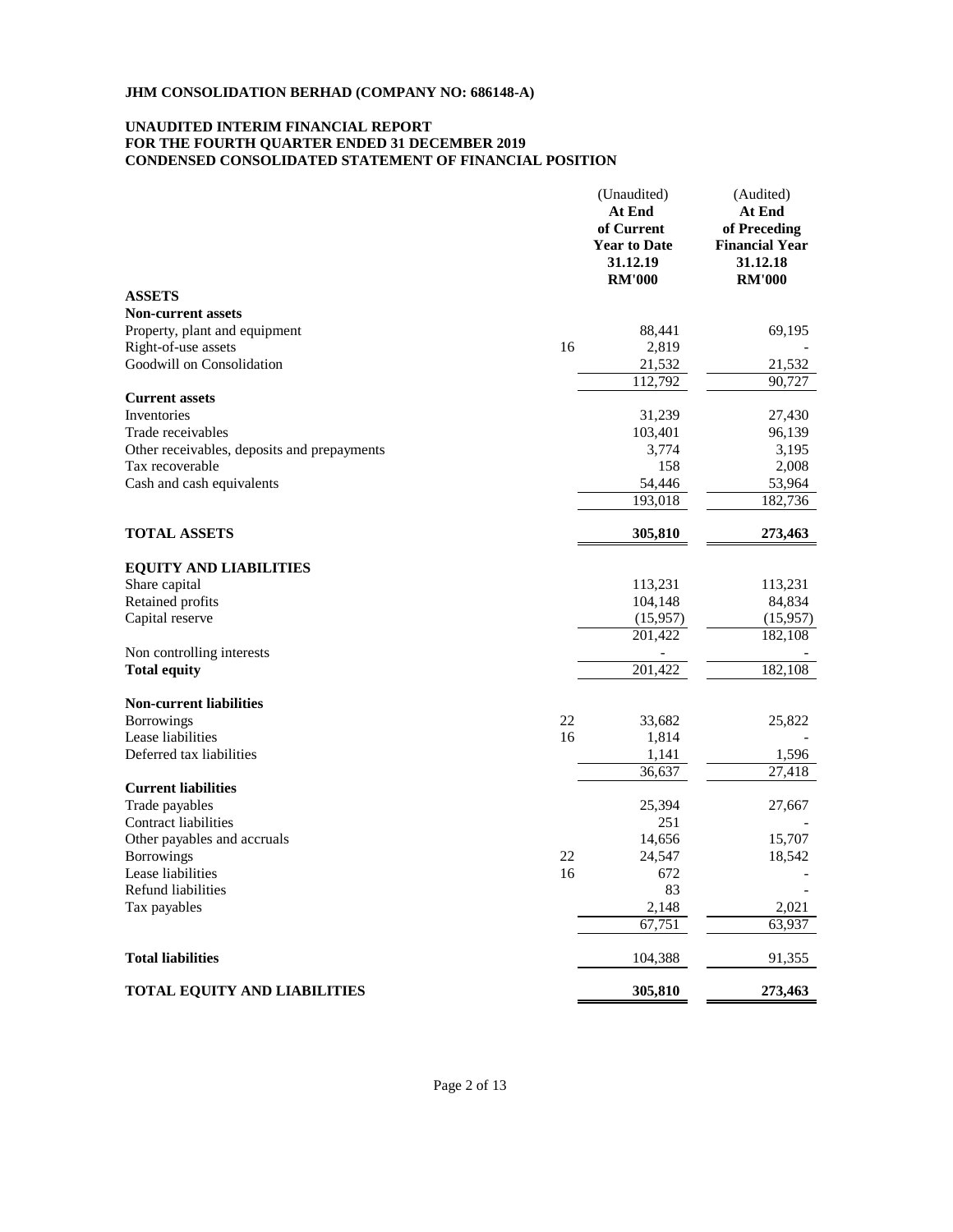# **UNAUDITED INTERIM FINANCIAL REPORT FOR THE FOURTH QUARTER ENDED 31 DECEMBER 2019 CONDENSED CONSOLIDATED STATEMENT OF FINANCIAL POSITION**

|                           | (Unaudited)<br>At End                                          | (Audited)<br>At End                                                |
|---------------------------|----------------------------------------------------------------|--------------------------------------------------------------------|
|                           | of Current<br><b>Year to Date</b><br>31.12.19<br><b>RM'000</b> | of Preceding<br><b>Financial Year</b><br>31.12.18<br><b>RM'000</b> |
| Net assets per share (RM) | 0.36                                                           | 0.33                                                               |

**Note:**

The Condensed Consolidated Statement of Financial Position should be read in conjunction with the Group's audited financial statements for the financial year ended 31 December 2018 and the accompanying explanatory notes attached to this report.

**[ Remainder page intentionally left blank ]**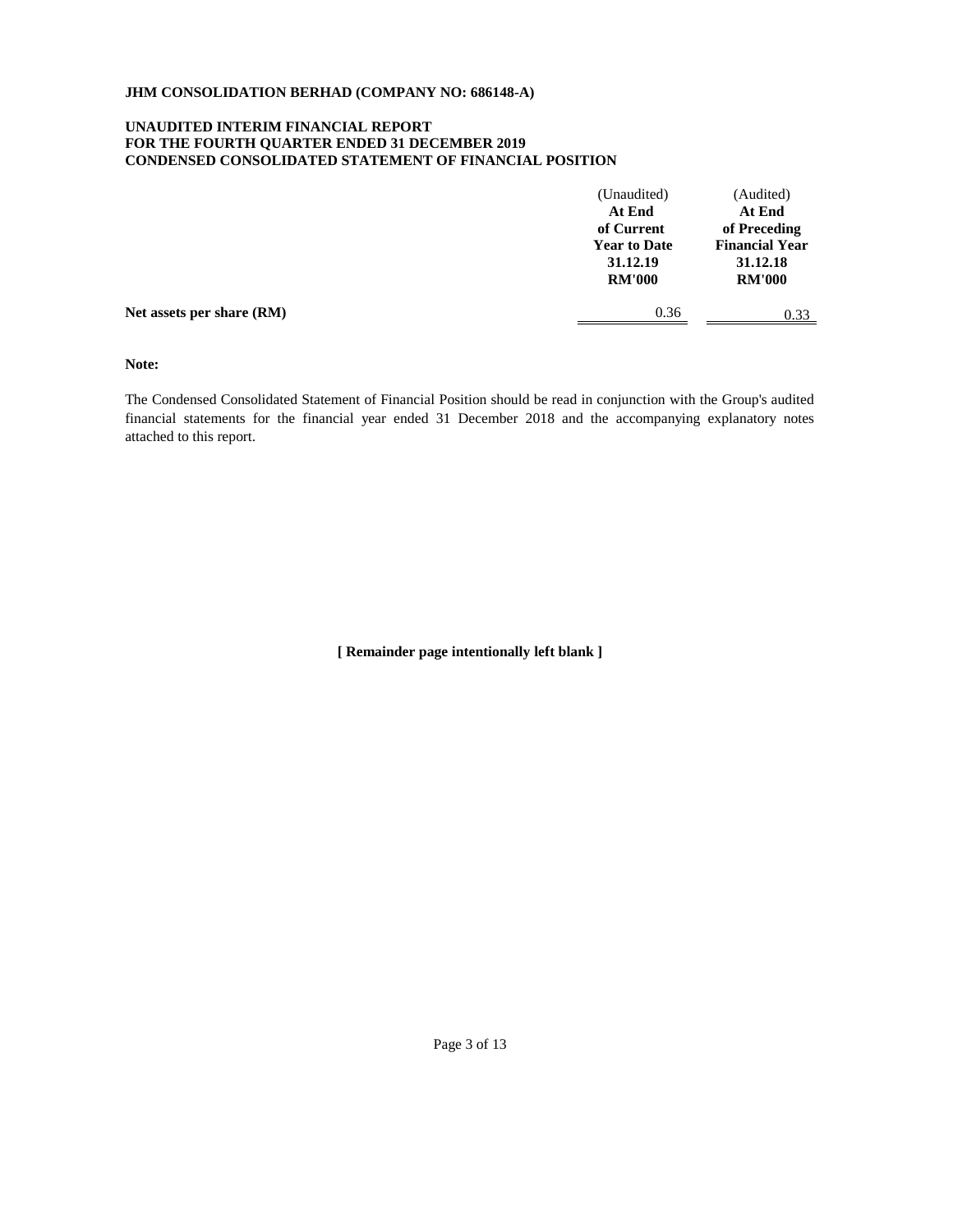# **UNAUDITED INTERIM FINANCIAL REPORT FOR THE FOURTH QUARTER ENDED 31 DECEMBER 2019 CONDENSED CONSOLIDATED STATEMENT OF CHANGES IN EQUITY**

|                                                                                                                                             |                                       |                                       | ------------- Non distributable --------------   ---- Distributable ---- |                                          |                                        |                                                             |                                          |
|---------------------------------------------------------------------------------------------------------------------------------------------|---------------------------------------|---------------------------------------|--------------------------------------------------------------------------|------------------------------------------|----------------------------------------|-------------------------------------------------------------|------------------------------------------|
|                                                                                                                                             | <b>Share Capital</b><br><b>RM'000</b> | <b>Share Premium</b><br><b>RM'000</b> | <b>Capital Reserve</b><br><b>RM'000</b>                                  | <b>Retained Profits</b><br><b>RM'000</b> | <b>Total</b><br><b>RM'000</b>          | <b>Non-Controlling</b><br><b>Interests</b><br><b>RM'000</b> | <b>Total Equity</b><br><b>RM'000</b>     |
| <b>Balance as at 1 January 2019</b>                                                                                                         | 113,231                               |                                       | (15,957)                                                                 | 84,834                                   | 182,108                                |                                                             | 182,108                                  |
| Total comprehensive income for the period                                                                                                   |                                       |                                       |                                                                          | 30,466                                   | 30,466                                 |                                                             | 30,466                                   |
| Transaction with owners:<br>Dividend                                                                                                        |                                       |                                       |                                                                          | (11, 152)                                | (11, 152)                              |                                                             | (11, 152)                                |
| <b>Balance as at 31 December 2019</b>                                                                                                       | 113,231                               |                                       | (15,957)                                                                 | 104,148                                  | 201,422                                |                                                             | 201,422                                  |
| <b>Balance as at 1 January 2018</b>                                                                                                         | 65,231                                |                                       | (277)                                                                    | 58,068                                   | 123,022                                | 1,232                                                       | 124,254                                  |
| Total comprehensive income for the period                                                                                                   |                                       |                                       | $\sim$                                                                   | 35,507                                   | 35,507                                 | (109)                                                       | 35,398                                   |
| Transaction with owners:<br>Issuance of share capital<br>Acquisition of a subsidiary<br>Acquisition of non-controling interests<br>Dividend | 48,000                                | $\overline{\phantom{a}}$              | (15,680)                                                                 | (377)<br>(8,364)                         | 48,000<br>(15,680)<br>(377)<br>(8,364) | (1,123)                                                     | 48,000<br>(15,680)<br>(1,500)<br>(8,364) |
| <b>Balance as at 31 December 2018</b>                                                                                                       | 113,231                               | $\blacksquare$                        | (15,957)                                                                 | 84,834                                   | 182,108                                | $\blacksquare$                                              | 182,108                                  |

# **Note:**

The Condensed Consolidated Statement of Changes in Equity should be read in conjunction with the Group's audited financial statements for the financial year ended 31 December 2018 and the accompanying explanatory notes attached to this report.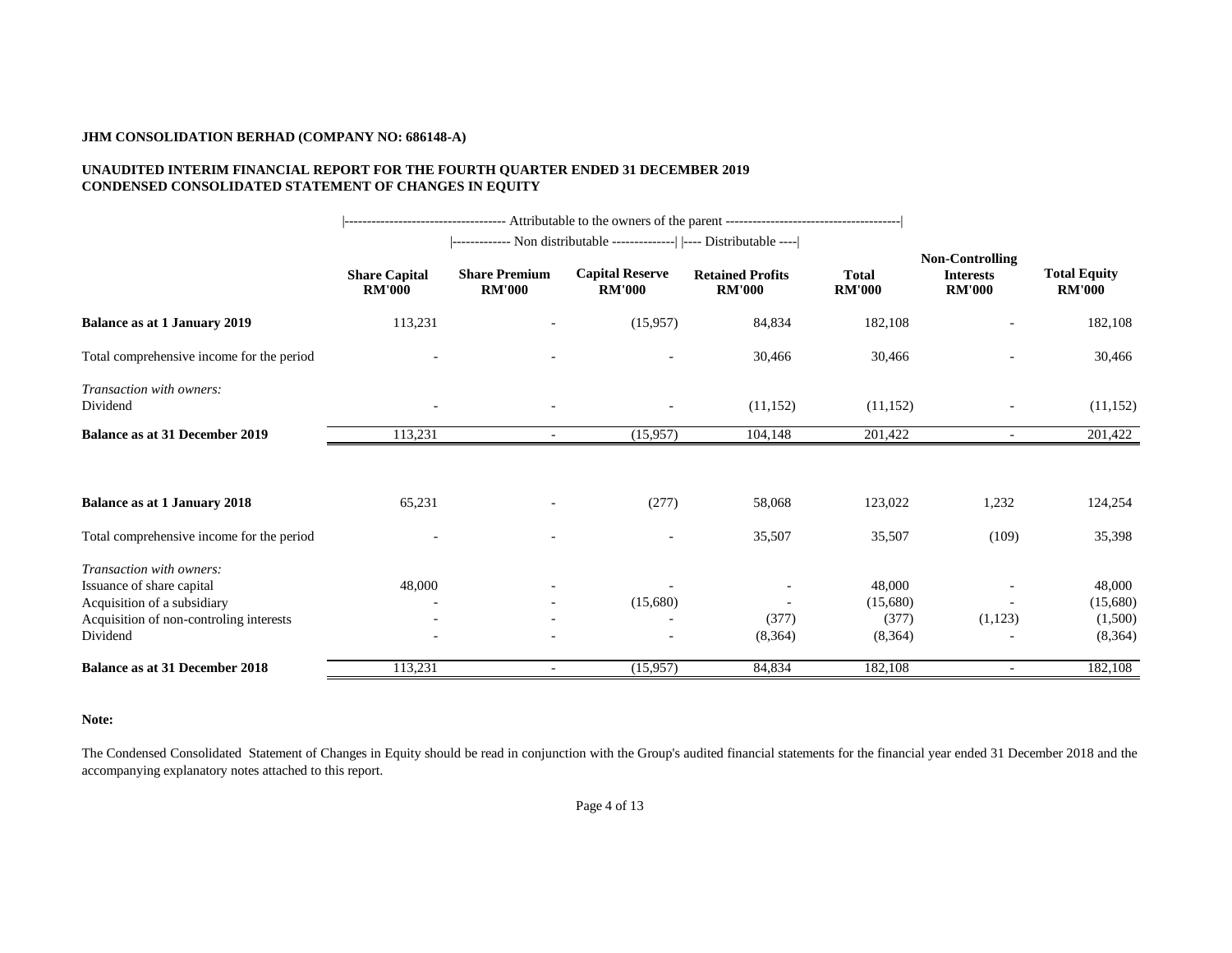# **UNAUDITED INTERIM FINANCIAL REPORT CONDENSED CONSOLIDATED STATEMENT OF CASH FLOWS FOR THE FOURTH QUARTER ENDED 31 DECEMBER 2019**

| <b>Preceding Year</b><br><b>Current Year</b><br>Corresponding<br><b>To Date</b><br>Period<br>31.12.19<br>31.12.18<br><b>RM'000</b><br><b>RM'000</b><br><b>CASH FLOWS FROM OPERATING ACTIVITIES</b><br>39.650<br>Profit before taxation<br>41,890<br>Adjustments for:<br>-Non cash items<br>13,124<br>6,338<br>-Interest expense<br>2,037<br>1,273<br>-Interest income<br>(1, 336)<br>(1,261)<br>53,475<br>48,240<br>Operating profit before working capital changes<br>Decrease/(Increase) in inventories<br>(4,569)<br>3,046<br>Decrease/(Increase) in receivables<br>(10, 424)<br>(6,955)<br>(Decrease)/Increase in payables<br>(2,926)<br>(8,586)<br>35,556<br>35,745<br>Cash generated from operations<br>(8, 425)<br>Net income tax paid<br>(7,662)<br>Interest paid<br>(1,273)<br>(2,037)<br>Net cash generated from operating activities<br>25,857<br>26,047<br><b>CASH FLOWS FROM INVESTING ACTIVITIES</b><br>1,261<br>Interest received<br>1,336<br>(1,500)<br>Acquisition of non-controling interests<br>Acquisition of subsidiary, net of cash and cash equivalents acquired<br>(3,933)<br>Placement of FD<br>(159)<br>(158)<br>Proceed from disposal of property, plant and equipment<br>132<br>241<br>Purchase of property, plant and equipment*<br>(12, 664)<br>(8,548)<br>Net cash used in investing activities<br>(11,246)<br>(12,746)<br><b>CASH FLOWS FROM FINANCING ACTIVITIES</b><br>(15,713)<br>(Payment)/Drawdown of finance lease<br>(5,872)<br>Repayment of lease liabilities<br>(1,084)<br>Net drawdown / (Payment) of trade financing<br>5,195<br>4.474<br>Net drawdown / (Payment) of term loans<br>8,763<br>(1, 454)<br>Payment of dividends<br>(11, 152)<br>(8,364)<br>Net cash from financing activities<br>(14, 367)<br>(10, 840)<br>NET (DECREASE)/INCREASE IN CASH AND CASH EQUIVALENTS<br>244<br>2,461<br><b>EFFECT ON FOREIGN EXCHANGES RATE CHANGES</b><br>185<br>CASH AND CASH EQUIVALENTS AT BEGINNING<br>42,590<br>45,236<br><b>CASH AND CASH EQUIVALENTS AT END</b><br>45,480<br>45,236<br><b>Represented by:</b><br>Cash and cash equivalents<br>45,731<br>49,116<br>Fixed deposits pledged to licensed financial institution<br>8,715<br>4,849<br>53,965<br>54,446<br>Less: Bank overdraft<br>(3,880)<br>(3,961)<br>Less: Fixed deposits pledged to licensed financial institution<br>(5,005)<br>(4, 849)<br>45,480<br>45,236 | (Unaudited) | (Audited) |  |
|-------------------------------------------------------------------------------------------------------------------------------------------------------------------------------------------------------------------------------------------------------------------------------------------------------------------------------------------------------------------------------------------------------------------------------------------------------------------------------------------------------------------------------------------------------------------------------------------------------------------------------------------------------------------------------------------------------------------------------------------------------------------------------------------------------------------------------------------------------------------------------------------------------------------------------------------------------------------------------------------------------------------------------------------------------------------------------------------------------------------------------------------------------------------------------------------------------------------------------------------------------------------------------------------------------------------------------------------------------------------------------------------------------------------------------------------------------------------------------------------------------------------------------------------------------------------------------------------------------------------------------------------------------------------------------------------------------------------------------------------------------------------------------------------------------------------------------------------------------------------------------------------------------------------------------------------------------------------------------------------------------------------------------------------------------------------------------------------------------------------------------------------------------------------------------------------------------------------------------------------------------------------------------------------------------------------------------------------------------------------------|-------------|-----------|--|
|                                                                                                                                                                                                                                                                                                                                                                                                                                                                                                                                                                                                                                                                                                                                                                                                                                                                                                                                                                                                                                                                                                                                                                                                                                                                                                                                                                                                                                                                                                                                                                                                                                                                                                                                                                                                                                                                                                                                                                                                                                                                                                                                                                                                                                                                                                                                                                         |             |           |  |
|                                                                                                                                                                                                                                                                                                                                                                                                                                                                                                                                                                                                                                                                                                                                                                                                                                                                                                                                                                                                                                                                                                                                                                                                                                                                                                                                                                                                                                                                                                                                                                                                                                                                                                                                                                                                                                                                                                                                                                                                                                                                                                                                                                                                                                                                                                                                                                         |             |           |  |
|                                                                                                                                                                                                                                                                                                                                                                                                                                                                                                                                                                                                                                                                                                                                                                                                                                                                                                                                                                                                                                                                                                                                                                                                                                                                                                                                                                                                                                                                                                                                                                                                                                                                                                                                                                                                                                                                                                                                                                                                                                                                                                                                                                                                                                                                                                                                                                         |             |           |  |
|                                                                                                                                                                                                                                                                                                                                                                                                                                                                                                                                                                                                                                                                                                                                                                                                                                                                                                                                                                                                                                                                                                                                                                                                                                                                                                                                                                                                                                                                                                                                                                                                                                                                                                                                                                                                                                                                                                                                                                                                                                                                                                                                                                                                                                                                                                                                                                         |             |           |  |
|                                                                                                                                                                                                                                                                                                                                                                                                                                                                                                                                                                                                                                                                                                                                                                                                                                                                                                                                                                                                                                                                                                                                                                                                                                                                                                                                                                                                                                                                                                                                                                                                                                                                                                                                                                                                                                                                                                                                                                                                                                                                                                                                                                                                                                                                                                                                                                         |             |           |  |
|                                                                                                                                                                                                                                                                                                                                                                                                                                                                                                                                                                                                                                                                                                                                                                                                                                                                                                                                                                                                                                                                                                                                                                                                                                                                                                                                                                                                                                                                                                                                                                                                                                                                                                                                                                                                                                                                                                                                                                                                                                                                                                                                                                                                                                                                                                                                                                         |             |           |  |
|                                                                                                                                                                                                                                                                                                                                                                                                                                                                                                                                                                                                                                                                                                                                                                                                                                                                                                                                                                                                                                                                                                                                                                                                                                                                                                                                                                                                                                                                                                                                                                                                                                                                                                                                                                                                                                                                                                                                                                                                                                                                                                                                                                                                                                                                                                                                                                         |             |           |  |
|                                                                                                                                                                                                                                                                                                                                                                                                                                                                                                                                                                                                                                                                                                                                                                                                                                                                                                                                                                                                                                                                                                                                                                                                                                                                                                                                                                                                                                                                                                                                                                                                                                                                                                                                                                                                                                                                                                                                                                                                                                                                                                                                                                                                                                                                                                                                                                         |             |           |  |
|                                                                                                                                                                                                                                                                                                                                                                                                                                                                                                                                                                                                                                                                                                                                                                                                                                                                                                                                                                                                                                                                                                                                                                                                                                                                                                                                                                                                                                                                                                                                                                                                                                                                                                                                                                                                                                                                                                                                                                                                                                                                                                                                                                                                                                                                                                                                                                         |             |           |  |
|                                                                                                                                                                                                                                                                                                                                                                                                                                                                                                                                                                                                                                                                                                                                                                                                                                                                                                                                                                                                                                                                                                                                                                                                                                                                                                                                                                                                                                                                                                                                                                                                                                                                                                                                                                                                                                                                                                                                                                                                                                                                                                                                                                                                                                                                                                                                                                         |             |           |  |
|                                                                                                                                                                                                                                                                                                                                                                                                                                                                                                                                                                                                                                                                                                                                                                                                                                                                                                                                                                                                                                                                                                                                                                                                                                                                                                                                                                                                                                                                                                                                                                                                                                                                                                                                                                                                                                                                                                                                                                                                                                                                                                                                                                                                                                                                                                                                                                         |             |           |  |
|                                                                                                                                                                                                                                                                                                                                                                                                                                                                                                                                                                                                                                                                                                                                                                                                                                                                                                                                                                                                                                                                                                                                                                                                                                                                                                                                                                                                                                                                                                                                                                                                                                                                                                                                                                                                                                                                                                                                                                                                                                                                                                                                                                                                                                                                                                                                                                         |             |           |  |
|                                                                                                                                                                                                                                                                                                                                                                                                                                                                                                                                                                                                                                                                                                                                                                                                                                                                                                                                                                                                                                                                                                                                                                                                                                                                                                                                                                                                                                                                                                                                                                                                                                                                                                                                                                                                                                                                                                                                                                                                                                                                                                                                                                                                                                                                                                                                                                         |             |           |  |
|                                                                                                                                                                                                                                                                                                                                                                                                                                                                                                                                                                                                                                                                                                                                                                                                                                                                                                                                                                                                                                                                                                                                                                                                                                                                                                                                                                                                                                                                                                                                                                                                                                                                                                                                                                                                                                                                                                                                                                                                                                                                                                                                                                                                                                                                                                                                                                         |             |           |  |
|                                                                                                                                                                                                                                                                                                                                                                                                                                                                                                                                                                                                                                                                                                                                                                                                                                                                                                                                                                                                                                                                                                                                                                                                                                                                                                                                                                                                                                                                                                                                                                                                                                                                                                                                                                                                                                                                                                                                                                                                                                                                                                                                                                                                                                                                                                                                                                         |             |           |  |
|                                                                                                                                                                                                                                                                                                                                                                                                                                                                                                                                                                                                                                                                                                                                                                                                                                                                                                                                                                                                                                                                                                                                                                                                                                                                                                                                                                                                                                                                                                                                                                                                                                                                                                                                                                                                                                                                                                                                                                                                                                                                                                                                                                                                                                                                                                                                                                         |             |           |  |
|                                                                                                                                                                                                                                                                                                                                                                                                                                                                                                                                                                                                                                                                                                                                                                                                                                                                                                                                                                                                                                                                                                                                                                                                                                                                                                                                                                                                                                                                                                                                                                                                                                                                                                                                                                                                                                                                                                                                                                                                                                                                                                                                                                                                                                                                                                                                                                         |             |           |  |
|                                                                                                                                                                                                                                                                                                                                                                                                                                                                                                                                                                                                                                                                                                                                                                                                                                                                                                                                                                                                                                                                                                                                                                                                                                                                                                                                                                                                                                                                                                                                                                                                                                                                                                                                                                                                                                                                                                                                                                                                                                                                                                                                                                                                                                                                                                                                                                         |             |           |  |
|                                                                                                                                                                                                                                                                                                                                                                                                                                                                                                                                                                                                                                                                                                                                                                                                                                                                                                                                                                                                                                                                                                                                                                                                                                                                                                                                                                                                                                                                                                                                                                                                                                                                                                                                                                                                                                                                                                                                                                                                                                                                                                                                                                                                                                                                                                                                                                         |             |           |  |
|                                                                                                                                                                                                                                                                                                                                                                                                                                                                                                                                                                                                                                                                                                                                                                                                                                                                                                                                                                                                                                                                                                                                                                                                                                                                                                                                                                                                                                                                                                                                                                                                                                                                                                                                                                                                                                                                                                                                                                                                                                                                                                                                                                                                                                                                                                                                                                         |             |           |  |
|                                                                                                                                                                                                                                                                                                                                                                                                                                                                                                                                                                                                                                                                                                                                                                                                                                                                                                                                                                                                                                                                                                                                                                                                                                                                                                                                                                                                                                                                                                                                                                                                                                                                                                                                                                                                                                                                                                                                                                                                                                                                                                                                                                                                                                                                                                                                                                         |             |           |  |
|                                                                                                                                                                                                                                                                                                                                                                                                                                                                                                                                                                                                                                                                                                                                                                                                                                                                                                                                                                                                                                                                                                                                                                                                                                                                                                                                                                                                                                                                                                                                                                                                                                                                                                                                                                                                                                                                                                                                                                                                                                                                                                                                                                                                                                                                                                                                                                         |             |           |  |
|                                                                                                                                                                                                                                                                                                                                                                                                                                                                                                                                                                                                                                                                                                                                                                                                                                                                                                                                                                                                                                                                                                                                                                                                                                                                                                                                                                                                                                                                                                                                                                                                                                                                                                                                                                                                                                                                                                                                                                                                                                                                                                                                                                                                                                                                                                                                                                         |             |           |  |
|                                                                                                                                                                                                                                                                                                                                                                                                                                                                                                                                                                                                                                                                                                                                                                                                                                                                                                                                                                                                                                                                                                                                                                                                                                                                                                                                                                                                                                                                                                                                                                                                                                                                                                                                                                                                                                                                                                                                                                                                                                                                                                                                                                                                                                                                                                                                                                         |             |           |  |
|                                                                                                                                                                                                                                                                                                                                                                                                                                                                                                                                                                                                                                                                                                                                                                                                                                                                                                                                                                                                                                                                                                                                                                                                                                                                                                                                                                                                                                                                                                                                                                                                                                                                                                                                                                                                                                                                                                                                                                                                                                                                                                                                                                                                                                                                                                                                                                         |             |           |  |
|                                                                                                                                                                                                                                                                                                                                                                                                                                                                                                                                                                                                                                                                                                                                                                                                                                                                                                                                                                                                                                                                                                                                                                                                                                                                                                                                                                                                                                                                                                                                                                                                                                                                                                                                                                                                                                                                                                                                                                                                                                                                                                                                                                                                                                                                                                                                                                         |             |           |  |
|                                                                                                                                                                                                                                                                                                                                                                                                                                                                                                                                                                                                                                                                                                                                                                                                                                                                                                                                                                                                                                                                                                                                                                                                                                                                                                                                                                                                                                                                                                                                                                                                                                                                                                                                                                                                                                                                                                                                                                                                                                                                                                                                                                                                                                                                                                                                                                         |             |           |  |
|                                                                                                                                                                                                                                                                                                                                                                                                                                                                                                                                                                                                                                                                                                                                                                                                                                                                                                                                                                                                                                                                                                                                                                                                                                                                                                                                                                                                                                                                                                                                                                                                                                                                                                                                                                                                                                                                                                                                                                                                                                                                                                                                                                                                                                                                                                                                                                         |             |           |  |
|                                                                                                                                                                                                                                                                                                                                                                                                                                                                                                                                                                                                                                                                                                                                                                                                                                                                                                                                                                                                                                                                                                                                                                                                                                                                                                                                                                                                                                                                                                                                                                                                                                                                                                                                                                                                                                                                                                                                                                                                                                                                                                                                                                                                                                                                                                                                                                         |             |           |  |
|                                                                                                                                                                                                                                                                                                                                                                                                                                                                                                                                                                                                                                                                                                                                                                                                                                                                                                                                                                                                                                                                                                                                                                                                                                                                                                                                                                                                                                                                                                                                                                                                                                                                                                                                                                                                                                                                                                                                                                                                                                                                                                                                                                                                                                                                                                                                                                         |             |           |  |
|                                                                                                                                                                                                                                                                                                                                                                                                                                                                                                                                                                                                                                                                                                                                                                                                                                                                                                                                                                                                                                                                                                                                                                                                                                                                                                                                                                                                                                                                                                                                                                                                                                                                                                                                                                                                                                                                                                                                                                                                                                                                                                                                                                                                                                                                                                                                                                         |             |           |  |
|                                                                                                                                                                                                                                                                                                                                                                                                                                                                                                                                                                                                                                                                                                                                                                                                                                                                                                                                                                                                                                                                                                                                                                                                                                                                                                                                                                                                                                                                                                                                                                                                                                                                                                                                                                                                                                                                                                                                                                                                                                                                                                                                                                                                                                                                                                                                                                         |             |           |  |
|                                                                                                                                                                                                                                                                                                                                                                                                                                                                                                                                                                                                                                                                                                                                                                                                                                                                                                                                                                                                                                                                                                                                                                                                                                                                                                                                                                                                                                                                                                                                                                                                                                                                                                                                                                                                                                                                                                                                                                                                                                                                                                                                                                                                                                                                                                                                                                         |             |           |  |
|                                                                                                                                                                                                                                                                                                                                                                                                                                                                                                                                                                                                                                                                                                                                                                                                                                                                                                                                                                                                                                                                                                                                                                                                                                                                                                                                                                                                                                                                                                                                                                                                                                                                                                                                                                                                                                                                                                                                                                                                                                                                                                                                                                                                                                                                                                                                                                         |             |           |  |
|                                                                                                                                                                                                                                                                                                                                                                                                                                                                                                                                                                                                                                                                                                                                                                                                                                                                                                                                                                                                                                                                                                                                                                                                                                                                                                                                                                                                                                                                                                                                                                                                                                                                                                                                                                                                                                                                                                                                                                                                                                                                                                                                                                                                                                                                                                                                                                         |             |           |  |
|                                                                                                                                                                                                                                                                                                                                                                                                                                                                                                                                                                                                                                                                                                                                                                                                                                                                                                                                                                                                                                                                                                                                                                                                                                                                                                                                                                                                                                                                                                                                                                                                                                                                                                                                                                                                                                                                                                                                                                                                                                                                                                                                                                                                                                                                                                                                                                         |             |           |  |
|                                                                                                                                                                                                                                                                                                                                                                                                                                                                                                                                                                                                                                                                                                                                                                                                                                                                                                                                                                                                                                                                                                                                                                                                                                                                                                                                                                                                                                                                                                                                                                                                                                                                                                                                                                                                                                                                                                                                                                                                                                                                                                                                                                                                                                                                                                                                                                         |             |           |  |
|                                                                                                                                                                                                                                                                                                                                                                                                                                                                                                                                                                                                                                                                                                                                                                                                                                                                                                                                                                                                                                                                                                                                                                                                                                                                                                                                                                                                                                                                                                                                                                                                                                                                                                                                                                                                                                                                                                                                                                                                                                                                                                                                                                                                                                                                                                                                                                         |             |           |  |
|                                                                                                                                                                                                                                                                                                                                                                                                                                                                                                                                                                                                                                                                                                                                                                                                                                                                                                                                                                                                                                                                                                                                                                                                                                                                                                                                                                                                                                                                                                                                                                                                                                                                                                                                                                                                                                                                                                                                                                                                                                                                                                                                                                                                                                                                                                                                                                         |             |           |  |
|                                                                                                                                                                                                                                                                                                                                                                                                                                                                                                                                                                                                                                                                                                                                                                                                                                                                                                                                                                                                                                                                                                                                                                                                                                                                                                                                                                                                                                                                                                                                                                                                                                                                                                                                                                                                                                                                                                                                                                                                                                                                                                                                                                                                                                                                                                                                                                         |             |           |  |
|                                                                                                                                                                                                                                                                                                                                                                                                                                                                                                                                                                                                                                                                                                                                                                                                                                                                                                                                                                                                                                                                                                                                                                                                                                                                                                                                                                                                                                                                                                                                                                                                                                                                                                                                                                                                                                                                                                                                                                                                                                                                                                                                                                                                                                                                                                                                                                         |             |           |  |
|                                                                                                                                                                                                                                                                                                                                                                                                                                                                                                                                                                                                                                                                                                                                                                                                                                                                                                                                                                                                                                                                                                                                                                                                                                                                                                                                                                                                                                                                                                                                                                                                                                                                                                                                                                                                                                                                                                                                                                                                                                                                                                                                                                                                                                                                                                                                                                         |             |           |  |
|                                                                                                                                                                                                                                                                                                                                                                                                                                                                                                                                                                                                                                                                                                                                                                                                                                                                                                                                                                                                                                                                                                                                                                                                                                                                                                                                                                                                                                                                                                                                                                                                                                                                                                                                                                                                                                                                                                                                                                                                                                                                                                                                                                                                                                                                                                                                                                         |             |           |  |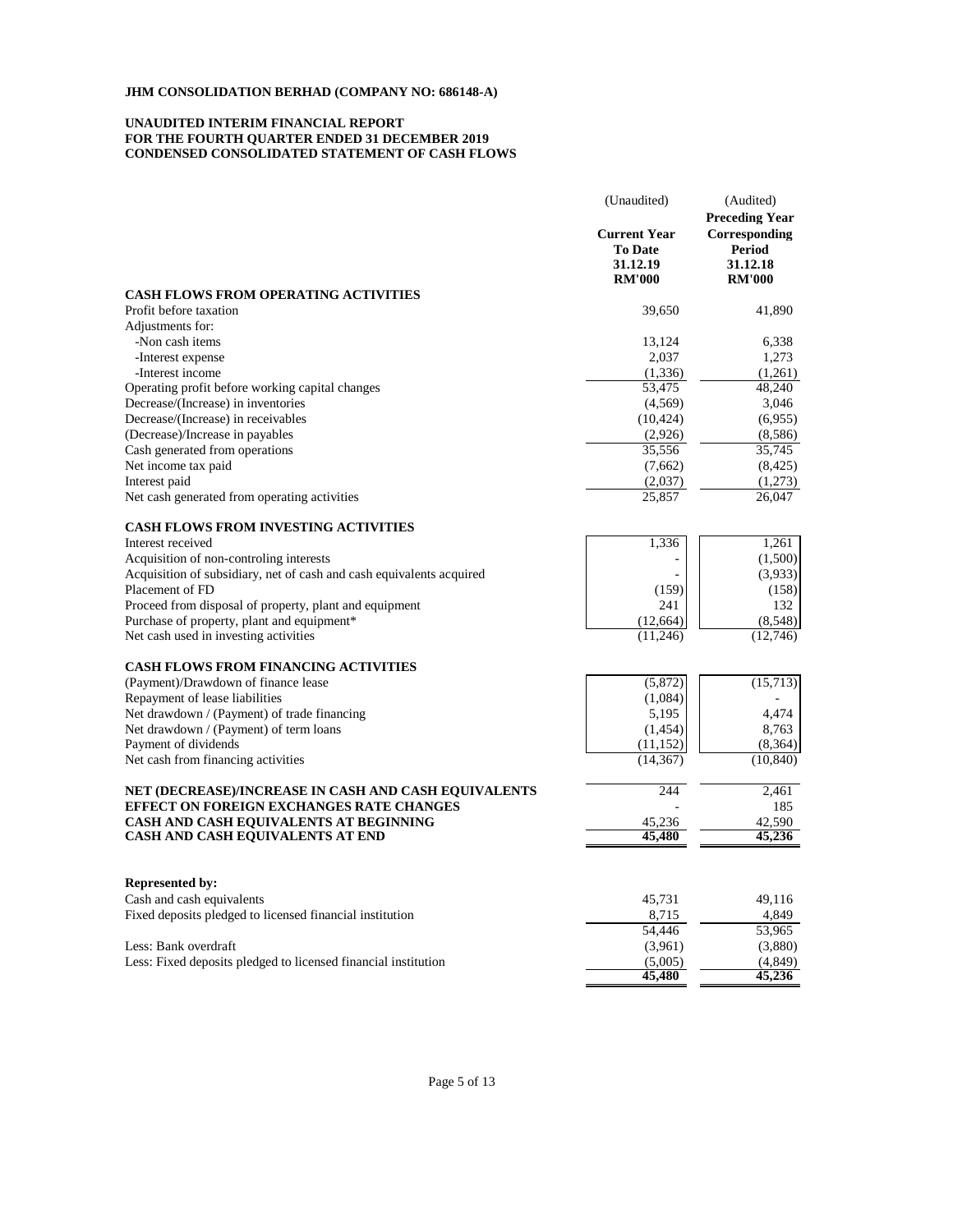# **UNAUDITED INTERIM FINANCIAL REPORT FOR THE FOURTH QUARTER ENDED 31 DECEMBER 2019 CONDENSED CONSOLIDATED STATEMENT OF CASH FLOWS**

|                                             | (Unaudited)         | (Audited)             |
|---------------------------------------------|---------------------|-----------------------|
|                                             |                     | <b>Preceding Year</b> |
|                                             | <b>Current Year</b> | Corresponding         |
|                                             | <b>To Date</b>      | Period                |
|                                             | 31.12.19            | 31.12.18              |
|                                             | <b>RM'000</b>       | <b>RM'000</b>         |
| * Purchase of property, plant and equipment |                     |                       |
| Total acquisition cost                      | 28.579              | 25,161                |
| Acquired under finance lease                | (15, 915)           | (11,760)              |
| Total cash acquisition                      | 12,664              | 13,401                |
|                                             |                     |                       |

# **Note:**

The Condensed Consolidated Statement of Cash Flows should be read in conjunction with the Group's audited financial statements for the financial year ended 31 December 2018 and the accompanying explanatory notes attached to this report.

**[ Remainder page intentionally left blank ]**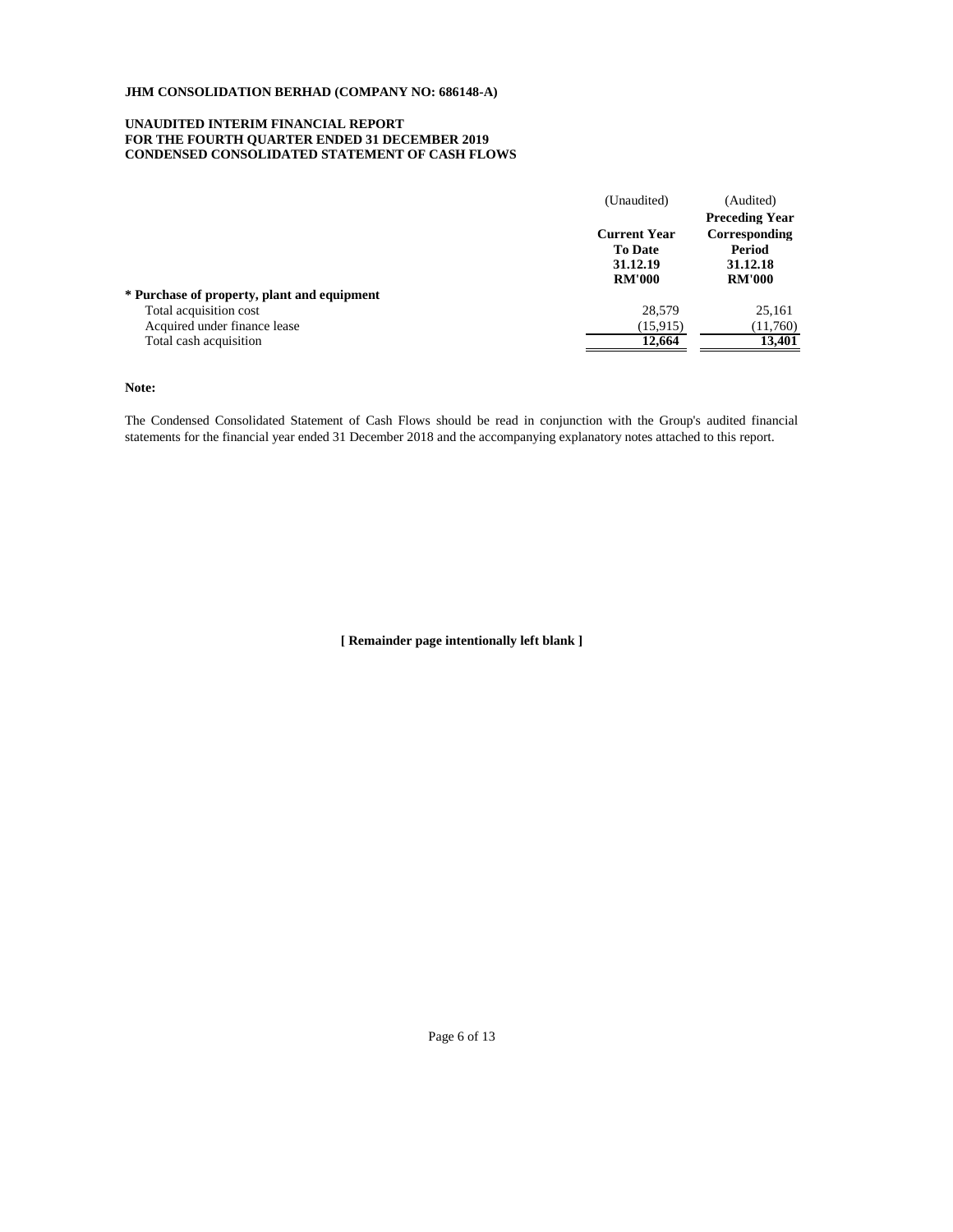# **NOTES TO THE CONDENSED CONSOLIDATED FINANCIAL STATEMENTS FOR FOURTH QUARTER FOR 31 DECEMBER 2019**

### **1. Basis Of Preparation**

The condensed consolidated interim financial statements ("Report") are unaudited and have been prepared in accordance with Malaysian Financial Reporting Standards ("MFRS") 134: Interim Financial Reporting and paragraph 9.22 of the Listing Requirements of Bursa Malaysia Securities Berhad.

This condensed report should be read in conjunction with the audited financial statements for the financial year ended 31 December 2018. The explanatory notes attached to this Report provide an explanation of events and transactions that are significant to an understanding of the changes in the financial position and performance of the Group since the financial year ended 31 December 2018.

The accounting policies adopted for this Report are consistent with those of the last audited financial statements for the financial year ended 31 December 2018.

The Group has adopted all the new and revised MFRSs and IC Interpretations that are relevant and effective for accounting periods beginning on or after 1 January, 2019. The adoption of these new and revised MFRSs and IC Interpretations have not resulted in any material impact on the financial statements of the Group except as mentioned below :

#### *MFRS 16 Leases*

MFRS 16 replaces the guidance in MFRS 117, Leases, IC Interpretation 4, Determining whether an Arrangement contains a Lease, IC Interpretation 115, Operating Leases – Incentives and IC Interpretation 127, Evaluating the Substance of Transactions Involving the Legal Form of a Lease .

MFRS 16 introduces a single, on-balance sheet lease accounting model for lessees. A lessee recognises a right-of-use asset representing its right to use the underlying asset and a lease liability representing its obligations to make lease payments. There are recognition exemptions for short-term leases and leases of low-value items. Lessor accounting remains similar to the current standard which continues to be classified as finance or operating lease.

At the beginning of the current financial year, the Group and the Company have adopted MFRS16:Leases. MFRS16 will replace MFRS117 Leases, IC Interpretation 4 Determining whether an Arrangement contains a Lease, IC Interpretation 115 Operating Lease-Incentives and IC Interpretation 127 Evaluating the Substance of Transactions Involving the Legal Form of a Lease. MFRS16 sets out the principles for the recognition, measurement, presentation and disclosure of leases and requires lessees to account for all leases under a single on-balance sheet model similar to the accounting for finance leases under MFRS 117.

MFRS16 has been adopted by the Group as at 1 January 2019 using the modified retrospective method of adoption which measures the lease liabilities based on the present value of future lease payments calculated using the incremental borrowing rate at date of transition. Lease payments would be split into principal and interest payments, using the effective interest method.

Correspondingly, the right-of-use ("ROU") assets will be the present value of the liability at the commencement date of the lease, adding any directly attributable costs. The ROU asset will be depreciated on a straight-line basis over the shorter of the lease term and useful life of the leased asset.

The Group elected to use the transition practical expedient allowing the standard to be applied only to contracts that were previously identified as leases applying MFRS 117 and IFRIC 4 at the date of initial application. The Group also elected to use the recognition exemptions for lease contracts that, at the commencement date, have a lease term of 12 months or less and do not contain a purchase option ('short-term leases'), and lease contracts for which the underlying asset is of low value ('low-value assets'). As the modified retrospective method of adoptionis applied, comparative figures are not restated.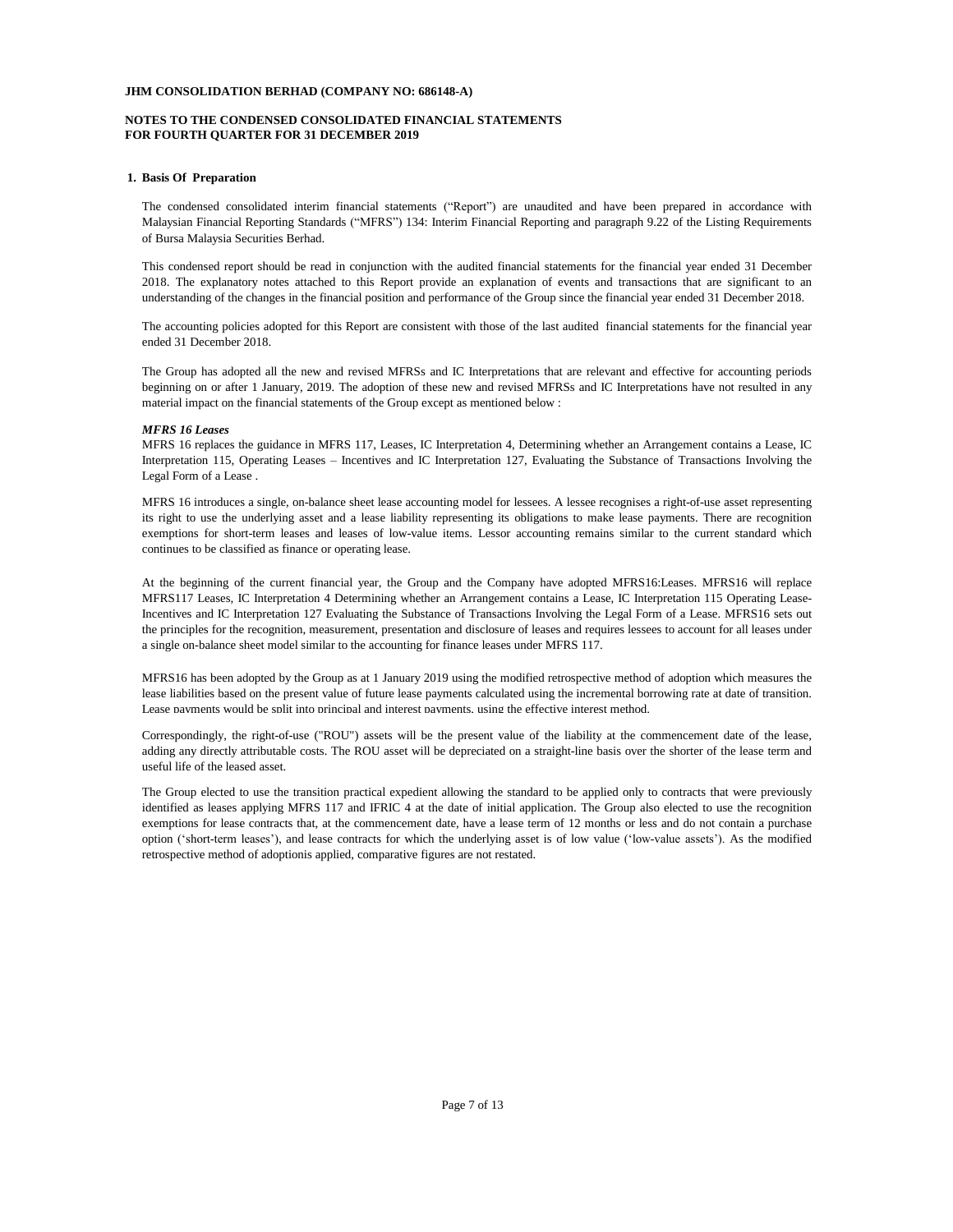# **FOR FOURTH QUARTER FOR 31 DECEMBER 2019 NOTES TO THE CONDENSED CONSOLIDATED FINANCIAL STATEMENTS**

# **1. Basis Of Preparation (Cont'd)**

#### *MFRS 16 Leases (Cont'd)*

The adoption of MFRS 16 have the following impact on the unaudited consolidated financial statements for the period ended 31 December 2019.

|                     | <b>Unaudited</b><br>$31 - 12 - 19$<br><b>Normalised</b><br><b>RM'000</b> | <b>Impact of</b><br><b>MFRS 16</b><br><b>Adoption</b><br><b>RM'000</b> | - waa wadda<br>31-12-19<br>with<br>adoption of<br><b>MRFS 16</b><br><b>RM'000</b> |
|---------------------|--------------------------------------------------------------------------|------------------------------------------------------------------------|-----------------------------------------------------------------------------------|
| Right of use assets | ۰                                                                        | 2,819                                                                  | 2,819                                                                             |
|                     |                                                                          |                                                                        |                                                                                   |
| Lease liabilities   | ۰                                                                        | 2,486                                                                  | 2,486                                                                             |
| Depreciation        | 9,258                                                                    | 651                                                                    | 9,909                                                                             |
| Finance cost        | 2,037                                                                    | 100                                                                    | 2,137                                                                             |
| Operating lease     | 675                                                                      | (675)                                                                  |                                                                                   |
|                     |                                                                          |                                                                        |                                                                                   |

**Unaudited** 

#### **2. Auditors' Report on Preceding Annual Financial Statements**

The auditors' report on the financial statements of the Group for the FYE 31 December 2018 were not subject to any audit qualification.

# **3. Seasonality or Cyclicality Factors**

The Group's operations were not materially affected by any major seasonal or cyclical changes during the financial year and the current quarter under review.

## **4. Unusual Items**

There were no unusual items affecting assets, liabilities, equity, net income or exceptional items for the current quarter to date under review.

### **5. Material Changes in Estimates of Amounts Reported**

There were no material changes in the estimates used for the preparation of this interim financial report.

#### **6. Debt and Equity Securities**

There were no issuance, cancellations, repurchases, resale and repayment of debt and equity securities for the current quarter under review.

# **7. Dividend Paid**

The Company had declared the following dividend:

- a) First interim single tier dividends of 0.50 sen per ordinary share on 557,600,000 ordinary shares on 31 May 2019 and paid on 28 June 2019 amounting to RM2,788,000.
- b) Second interim single tier dividends of 0.50 sen per ordinary share on 557,600,000 ordinary shares on 23 August 2019 and paid on 30 Septmeber 2019 amounting to RM2,788,000.
- b) Third interim single tier dividends of 0.50 sen per ordinary share on 557,600,000 ordinary shares on 28 November 2019 and paid on 31 December 2019 amounting to RM2,788,000.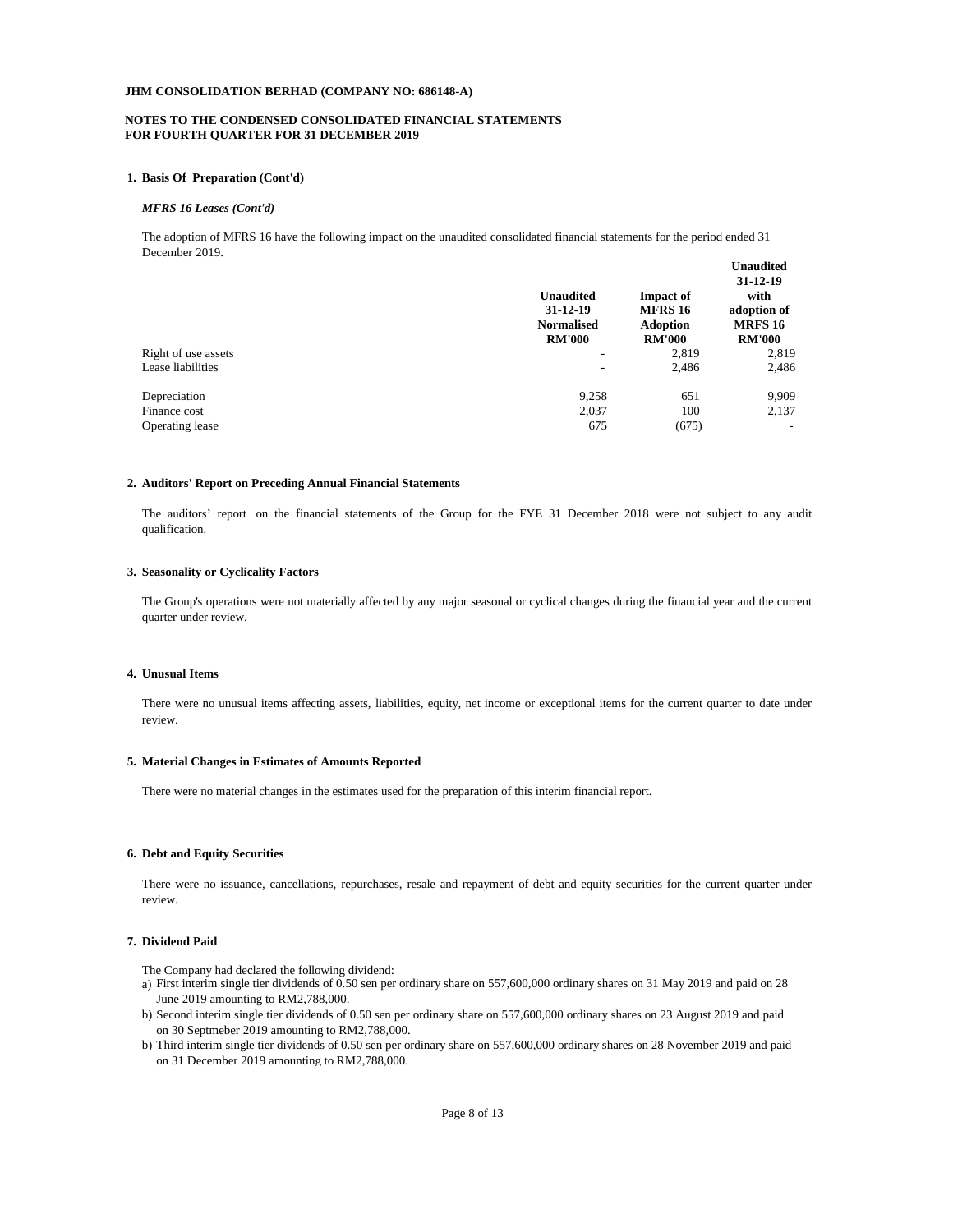# **NOTES TO THE CONDENSED CONSOLIDATED FINANCIAL STATEMENTS FOR FOURTH QUARTER FOR 31 DECEMBER 2019**

# **8. Segmental Information**

Segmental information is presented in respect of the Group's business segments.

# **Results for the Year-To-Date ended 31 December 2019**

|                                                                                    | $\langle$                          | -- Manufacturing -                 | ------ >                       | Investment               |                             |                                        |
|------------------------------------------------------------------------------------|------------------------------------|------------------------------------|--------------------------------|--------------------------|-----------------------------|----------------------------------------|
| <b>Segment Revenue</b>                                                             | <b>Automotive</b><br><b>RM'000</b> | <b>Industrial</b><br><b>RM'000</b> | <b>Others</b><br><b>RM'000</b> | Holding<br><b>RM'000</b> | Adjustment<br><b>RM'000</b> | <b>Total</b><br><b>RM'000</b>          |
| Revenue from external customers<br>Inter-segment revenue<br>Total revenue          | 170,558<br>15,561<br>186.119       | 84.563<br>1.950<br>86,513          | 399<br>۰<br>399                | 1,272<br>1,272           | ۰<br>(17,511)<br>(17,511)   | 256,792<br>256,792                     |
| <b>Segment Results</b><br>Interest income                                          | 35,231                             | 8.664                              | (2,606)                        | (838)                    |                             | 40.451<br>1,336                        |
| Interest expense<br>Profit before tax<br>Tax expenses<br>Net profit for the period |                                    |                                    |                                |                          |                             | (2,137)<br>39,650<br>(9,184)<br>30,466 |

#### **Results for the Year-To-Date ended 31 December 2018**

|                                 | $\langle$ -------------- Manufacturing -<br>----- > |                   |               | <b>Investment</b> |                   |               |
|---------------------------------|-----------------------------------------------------|-------------------|---------------|-------------------|-------------------|---------------|
|                                 | Automotive                                          | <b>Industrial</b> | <b>Others</b> | Holding           | <b>Adjustment</b> | <b>Total</b>  |
| <b>Segment Revenue</b>          | <b>RM'000</b>                                       | <b>RM'000</b>     | <b>RM'000</b> | <b>RM'000</b>     | <b>RM'000</b>     | <b>RM'000</b> |
|                                 |                                                     |                   |               |                   |                   |               |
| Revenue from external customers | 188,871                                             | 73,333            | 1,386         | 1,125             |                   | 264,715       |
| Inter-segment revenue           | 20.530                                              | 1.966             |               | 10.981            | (33.477)          |               |
| Total revenue                   | 209,401                                             | 75,299            | 1,386         | 12,106            | (33, 477)         | 264,715       |
|                                 |                                                     |                   |               |                   |                   |               |
| <b>Segment Results</b>          | 36.693                                              | 5.354             | 45            | (190)             | ۰                 | 41,902        |
| Interest income                 |                                                     |                   |               |                   |                   | 1,261         |
| Interest expense                |                                                     |                   |               |                   |                   | (1,273)       |
| Profit before tax               |                                                     |                   |               |                   |                   | 41,890        |
| Tax expenses                    |                                                     |                   |               |                   |                   | (6, 492)      |
| Net profit for the period       |                                                     |                   |               |                   |                   | 35,398        |
|                                 |                                                     |                   |               |                   |                   |               |

# **9. Valuation of Property, Plant and Equipment**

There has been no revaluation of property, plant and equipment during the quarter ended 31 December 2019.

As at 31 December 2019, all property, plant and equipment were stated at cost less accumulated depreciation.

# **10. Material Post Balance Sheet Events**

There were no material events subsequent to the end of the current quarter under review and up to the date of this announcement.

### **11. Changes in the Composition of the Group**

There were no changes in the composition of the Group for the current quarter under review.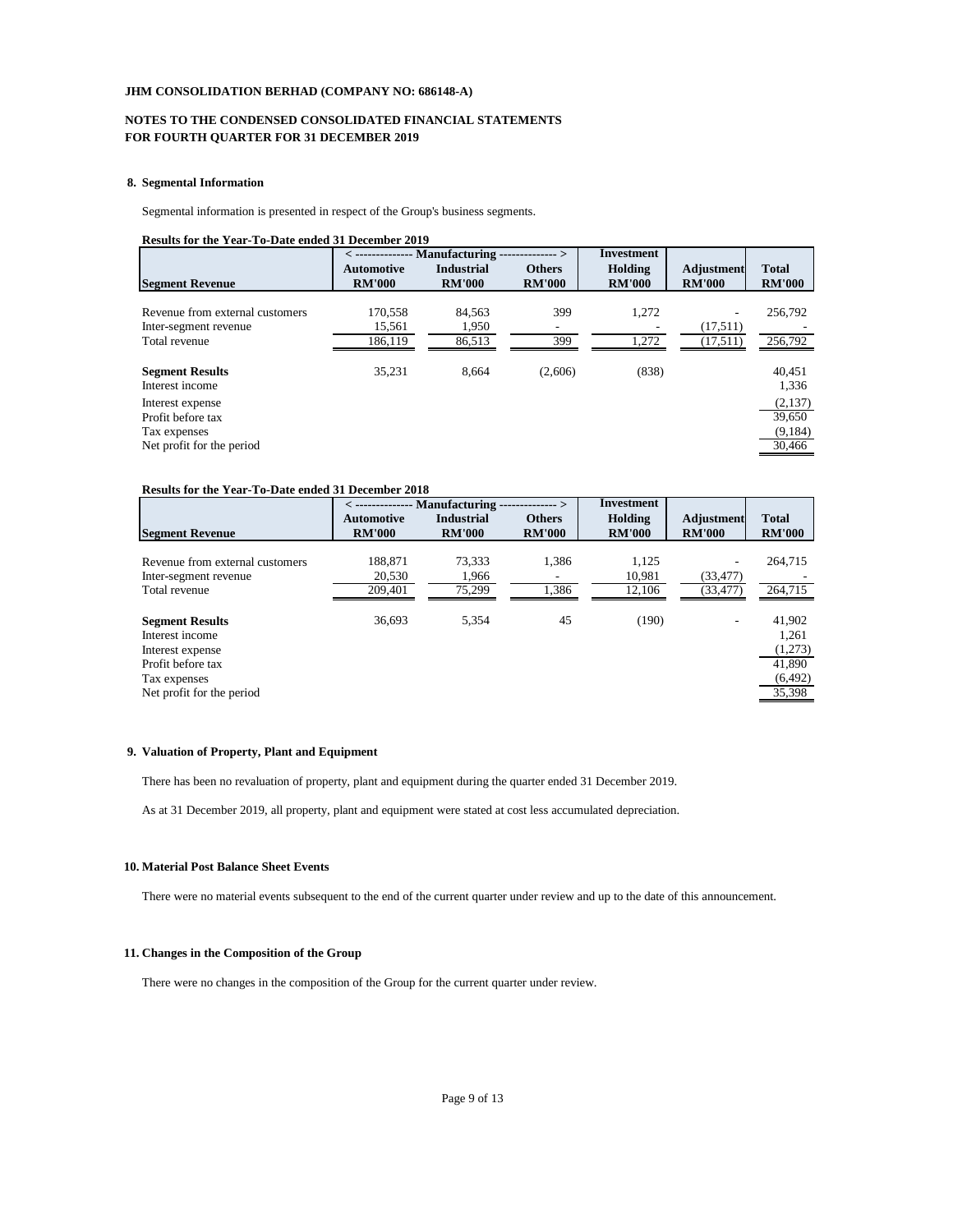## **FOR FOURTH QUARTER FOR 31 DECEMBER 2019 NOTES TO THE CONDENSED CONSOLIDATED FINANCIAL STATEMENTS**

#### **12. Contingent Liabilities and Contingent Assets**

There were no material changes in contingent liabilities or contingent assets since the last annual balance sheet as at 31 December 2018.

#### **13. Capital Commitments**

Authorised and contracted but not provided for :

Purchase of property, plant and equipment

**RM'000**

6,945

## **14. Review of Results for the Quarter and Year to Date**

|                          | <b>INDIVIDUAL PERIOD</b>   |                       |                                                                                                                       |               | <b>CUMULATIVE PERIOD</b> |               |                |               |
|--------------------------|----------------------------|-----------------------|-----------------------------------------------------------------------------------------------------------------------|---------------|--------------------------|---------------|----------------|---------------|
|                          | <b>Current</b>             | <b>Preceding Year</b> | <b>Current</b><br>Corresponding<br>Year<br><b>Changes</b><br><b>Ouarter</b><br><b>To-Date</b><br>31.12.18<br>31.12.19 |               | <b>Preceding Year</b>    |               |                |               |
|                          | Year                       |                       |                                                                                                                       |               | <b>Corresponding</b>     |               | <b>Changes</b> |               |
|                          | <b>Ouarter</b><br>31.12.19 |                       |                                                                                                                       |               | Period<br>31.12.18       |               |                |               |
|                          | <b>RM'000</b>              | <b>RM'000</b>         | <b>RM'000</b>                                                                                                         | $\frac{0}{0}$ | <b>RM'000</b>            | <b>RM'000</b> | <b>RM'000</b>  | $\frac{0}{0}$ |
| Revenue                  | 69.893                     | 74.168                | (4,275)                                                                                                               | $-5.76%$      | 256,792                  | 264,715       | (7, 923)       | $-2.99\%$     |
| Operating profit         | 11,375                     | 11,796                | (421)                                                                                                                 | $-3.57\%$     | 41,787                   | 43,163        | (1,376)        | $-3.19%$      |
| Profit before tax        | 10,748                     | 11,340                | (592)                                                                                                                 | $-5.22\%$     | 39,650                   | 41,890        | (2,240)        | $-5.35%$      |
| Profit after tax ("PAT") | 7,734                      | 11.752                | (4,018)                                                                                                               | $-34.19%$     | 30,466                   | 35,398        | (4,932)        | $-13.93\%$    |
| Profit attributable to   |                            |                       |                                                                                                                       |               |                          |               |                |               |
| ordinary equity holders  |                            |                       |                                                                                                                       |               |                          |               |                |               |
| of the parent            | 7,734                      | 11,750                | (4,016)                                                                                                               | $-34.18%$     | 30,466                   | 35,507        | (5,041)        | $-14.20%$     |

For the quarter under review, the Group posted a revenue and PAT of RM69.89 million and RM7.73 million respectively. These represent a decline in revenue and PAT of 5.76% and 34.19% respectively compared to the corresponding quarter ended 31 December 2018. The lower revenue was mainly due to the slight softening of demand in the automotive segment.

For the financial year ended 31 December 2019 ("FY2019"), the Group recorded revenue of RM256.79 million, these represent an slight decline of 2.99% in revenue as compared to the financial year ended 31 December 2018 ("FY2018"). The Group continued to achieve commendable financial performance with PBT margin at 15.55% for FY2019 as compared to 15.82% for FY2018. The lower PAT for FY2019 was mainly due to higher taxation provided resulted from lower tax incentive eligible to be claimed by the Group.

#### **15. Comparison With Immediate Preceding Quarter's Results**

|                                                | <b>INDIVIDUAL OUARTER</b>             |               |               |               |  |  |  |
|------------------------------------------------|---------------------------------------|---------------|---------------|---------------|--|--|--|
|                                                | 30.9.19<br><b>Changes</b><br>31.12.19 |               |               |               |  |  |  |
|                                                | <b>RM'000</b>                         | <b>RM'000</b> | <b>RM'000</b> | $\frac{0}{0}$ |  |  |  |
| Revenue                                        | 69.893                                | 64,004        | 5,889         | 9.20%         |  |  |  |
| Operating profit                               | 11.375                                | 8.954         | 2,421         | 27.04%        |  |  |  |
| Profit before tax                              | 10.748                                | 8.457         | 2.291         | 27.09%        |  |  |  |
| Profit after tax ("PAT")                       | 7.734                                 | 7.150         | 584           | 8.17%         |  |  |  |
| Profit attributable to ordinary equity holders |                                       |               |               |               |  |  |  |
| of the parent                                  | 7.734                                 | 7,150         | 584           | 8.17%         |  |  |  |

The Group posted revenue and PAT of RM69.89 million and RM7.73 million respectively for the current quarter under review as compared to revenue and PAT of RM64.00 million and RM7.15 million respectively for the immediate preceding quarter.

The higher revenue and PAT for the current quarter as compared with the immediate preceding quarter was mainly attributable to the contribution from both automotive and industrial segments.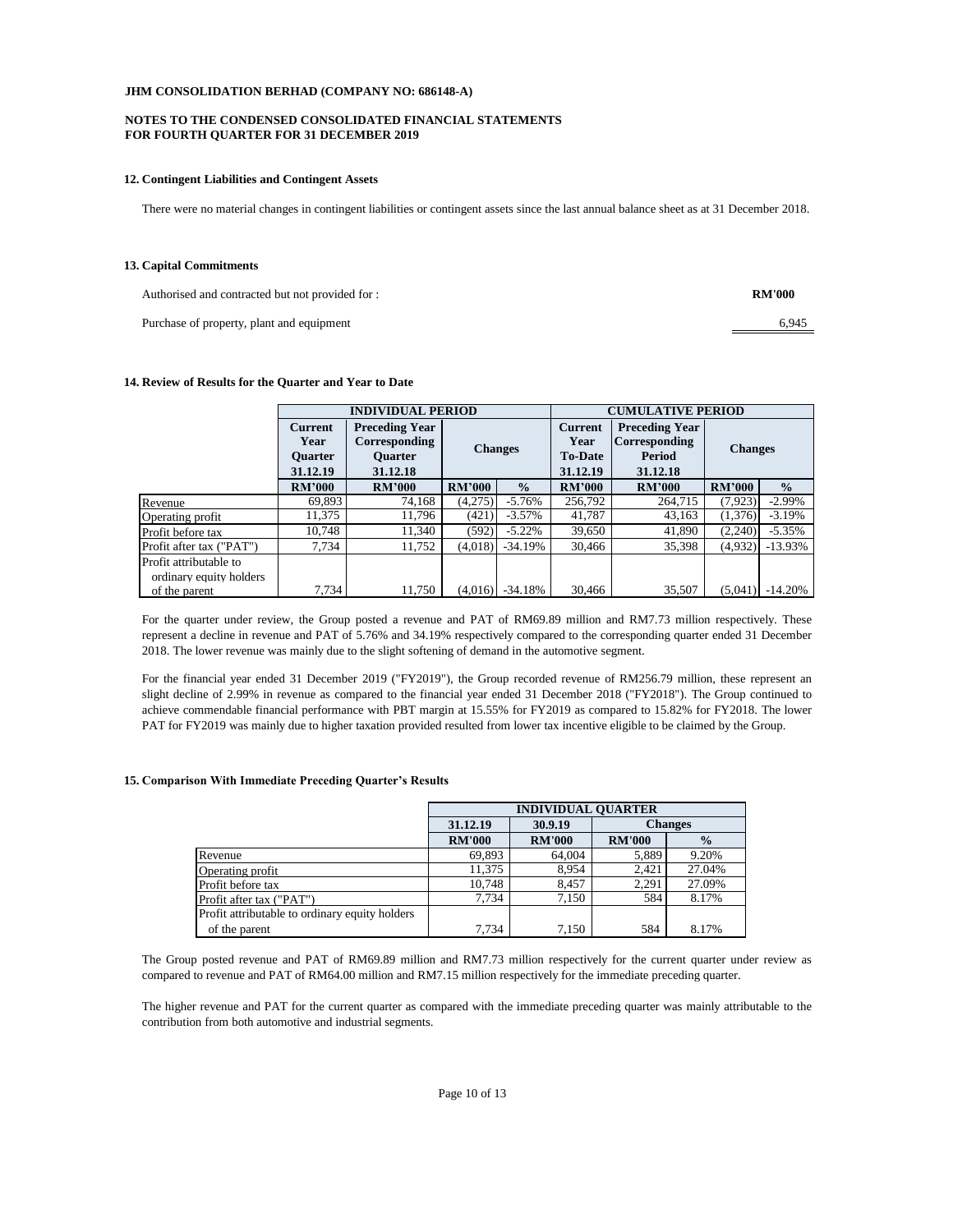# **NOTES TO THE CONDENSED CONSOLIDATED FINANCIAL STATEMENTS FOR FOURTH QUARTER FOR 31 DECEMBER 2019**

#### **16. Statement of Financial Position review**

|                     | As at<br>31.12.19 | As at<br>31.12.18 | <b>Changes</b> |
|---------------------|-------------------|-------------------|----------------|
|                     | <b>RM'000</b>     | <b>RM'000</b>     | <b>RM'000</b>  |
| Right-of-use assets | 2.819             | -                 | 2.819          |
| Lease Liabilities   | 2,486             | ٠                 | 2.486          |

There were no major changes in the financial position compared with financial year ended 31 December 2018 save for the inclusion of right-of-use assets and lease liabilities in the statement arising from MFRS 16.

#### **17. Statement of Cash Flow review**

|                                       | As at<br>31.12.19 | As at<br>31.12.18 | <b>Changes</b> |               |
|---------------------------------------|-------------------|-------------------|----------------|---------------|
|                                       | <b>RM'000</b>     | <b>RM'000</b>     | <b>RM'000</b>  | $\frac{0}{0}$ |
| Net cash generated from operating     |                   |                   |                |               |
| activities                            | 25,857            | 26,047            | (190)          | $-0.73%$      |
| Net cash used in investing activities | (11.246)          | (12,746)          | 1.500          | $-11.77\%$    |
| Net cash used in financing activities | (14, 367)         | (10, 840)         | (3,527)        | 32.54%        |

#### *Operating activities*

The Group maintain positive net cash generated from operating activities for the financial year ended 31 December 2019.

#### *Investing activities*

The net cash outflow in investing activities was mainly due to the acquisition of property, plant and equipment of RM12.66 million.

#### *Financing activities*

The negative cash flow in financing activities was mainly attributable from the payment of dividend of RM11.15 million.

## **18. Commentary on Prospects**

Global economic dynamics are to a large extent a function of broad political or macroeconomic trends and events which continue to see the rippling effects of the ongoing trade conflict within 4th Quarter of 2019. The Group's outlook remains resilient and optimistic despite this marginal exposure as the overall results indicate a respectable performance within such challenging conditions but will be cautious of the forward looking dynamics as we advance into the next financial year ending 31 December 2020.

Positive contributions will continue to be sustainable by both the automotive and industrial segment as well as the ongoing advancement of the aerospace segment's next phase of development. The Board remains optimistic for the period ahead owing to the ample opportunities and challenges that are available within a global technological driven economic growth initiative.

## **19. Profit Forecast or Profit Guarantee**

Not applicable as no profit forecast or profit guarantee was announced or published.

#### **20. Tax expenses**

| Tax expenses comprise the following :            | <b>Current Year</b><br><b>Ouarter</b><br>31.12.19<br><b>RM'000</b> | <b>Current Year</b><br><b>To Date</b><br>31.12.19<br><b>RM'000</b> |  |
|--------------------------------------------------|--------------------------------------------------------------------|--------------------------------------------------------------------|--|
| Based on results for the period<br>- Current tax | 3.014                                                              | 9.184                                                              |  |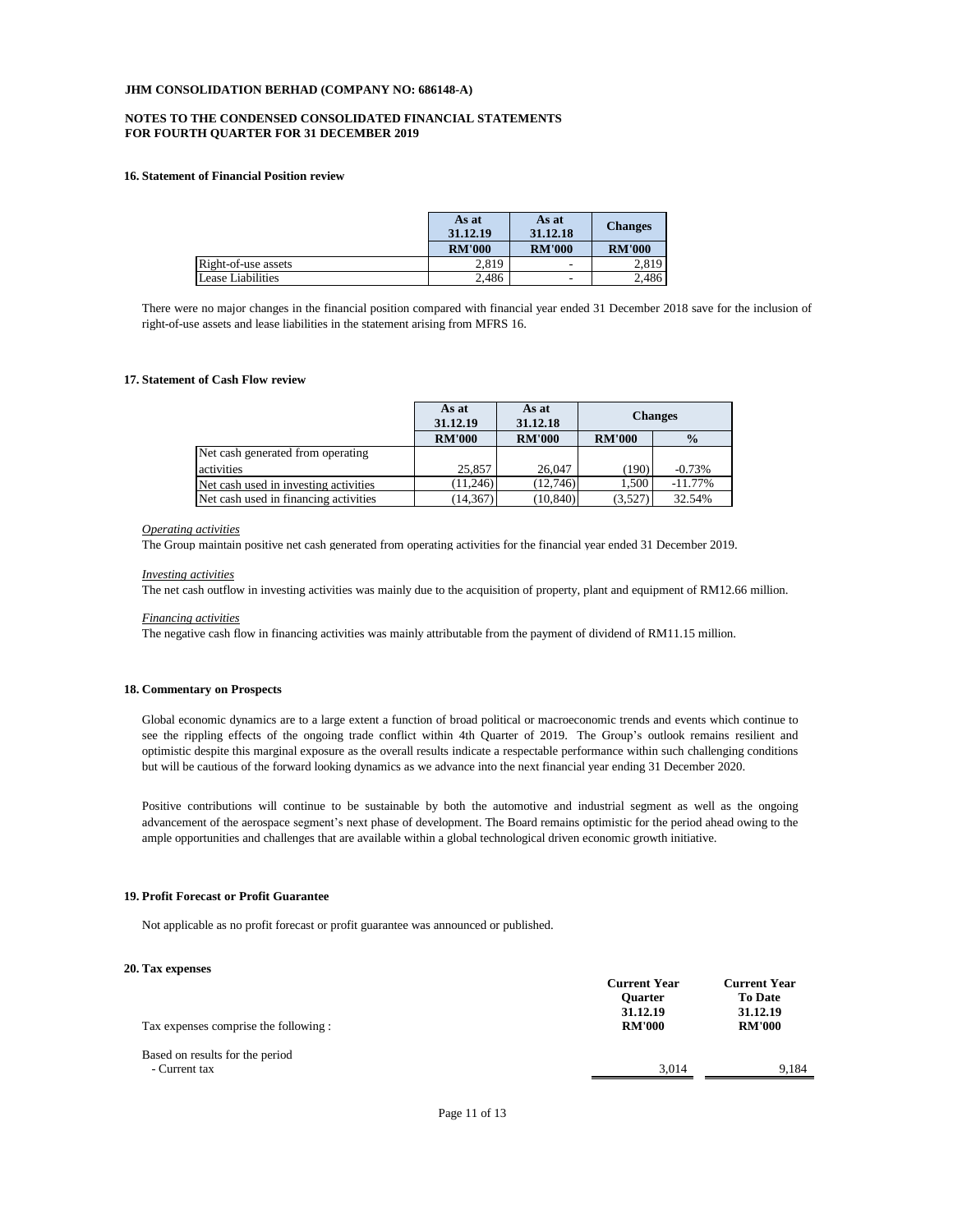# **FOR FOURTH QUARTER FOR 31 DECEMBER 2019 NOTES TO THE CONDENSED CONSOLIDATED FINANCIAL STATEMENTS**

# **21. Corporate Proposals**

Save as below, there was no corporate proposal announced but not completed as at the date of this report.

The Company had on 31 December 2019 announced the following proposals:

(i) proposed transfer of the listing of and quotation for the entire issued share capital of JHM from the ACE Market to the Main Market of Bursa Malaysia Securities Berhad; and

(ii) proposed amendments to the Constitution of JHM to facilitate the implementation of the Proposed Transfer

#### **22. Group Borrowings And Debt Securities**

Particulars of the Group's borrowings are as follow:-

|                           | As at 31 December 2019 |             |                 |             |                  |             |
|---------------------------|------------------------|-------------|-----------------|-------------|------------------|-------------|
|                           | <b>Short term</b>      |             | Long term       |             | <b>Total</b>     |             |
|                           | Foreign<br>'000'       | RM<br>'000' | Foreign<br>000' | RM<br>'000' | Foreign<br>'000' | RM<br>'000' |
| Secured:                  |                        |             |                 |             |                  |             |
| Finance lease liabilities | ۰                      | 5,363       |                 | 12,594      | ۰                | 17,957      |
| Banker acceptance         |                        | 12,792      |                 |             | ۰                | 12,792      |
| Term Loan                 | ۰                      | 2,431       | -               | 21,088      | ٠                | 23,519      |
| <b>Unsecured:</b>         |                        |             |                 |             |                  |             |
| Bank overdraft            | ۰                      | 3,961       |                 |             |                  | 3,961       |
|                           |                        | 24,547      |                 | 33,682      |                  | 58,229      |

|                           | As at 31 December 2018 |        |               |         |              |        |
|---------------------------|------------------------|--------|---------------|---------|--------------|--------|
|                           | <b>Short term</b>      |        | Long term     |         | <b>Total</b> |        |
|                           | Foreign                | RM     | RM<br>Foreign | Foreign | <b>RM</b>    |        |
|                           | '000'                  | '000'  | '000'         | '000'   | '000'        | '000'  |
| Secured:                  |                        |        |               |         |              |        |
| Finance lease liabilities |                        | 3,963  |               | 16,100  |              | 20,063 |
| Banker acceptance         | ۰                      | 7,598  |               |         |              | 7,598  |
| Term Loan                 | ٠                      | 1,228  |               | 11,594  | -            | 12,822 |
| <b>Unsecured:</b>         |                        |        |               |         |              |        |
| <b>Bank</b> overdraft     | -                      | 3,881  |               |         |              | 3,881  |
|                           | $\blacksquare$         | 16,670 |               | 27,694  |              | 44,364 |

# **23. Dividend Payable**

The Board of Directors has approved a forth interim single tier dividend of 0.5 sen per ordinary share, approximate of RM2.79 million for the financial year ending 31 December 2019. The Book Closure and Payment Dates for the aforesaid dividend will be on 18 March 2020 and 31 March 2020 respectively.